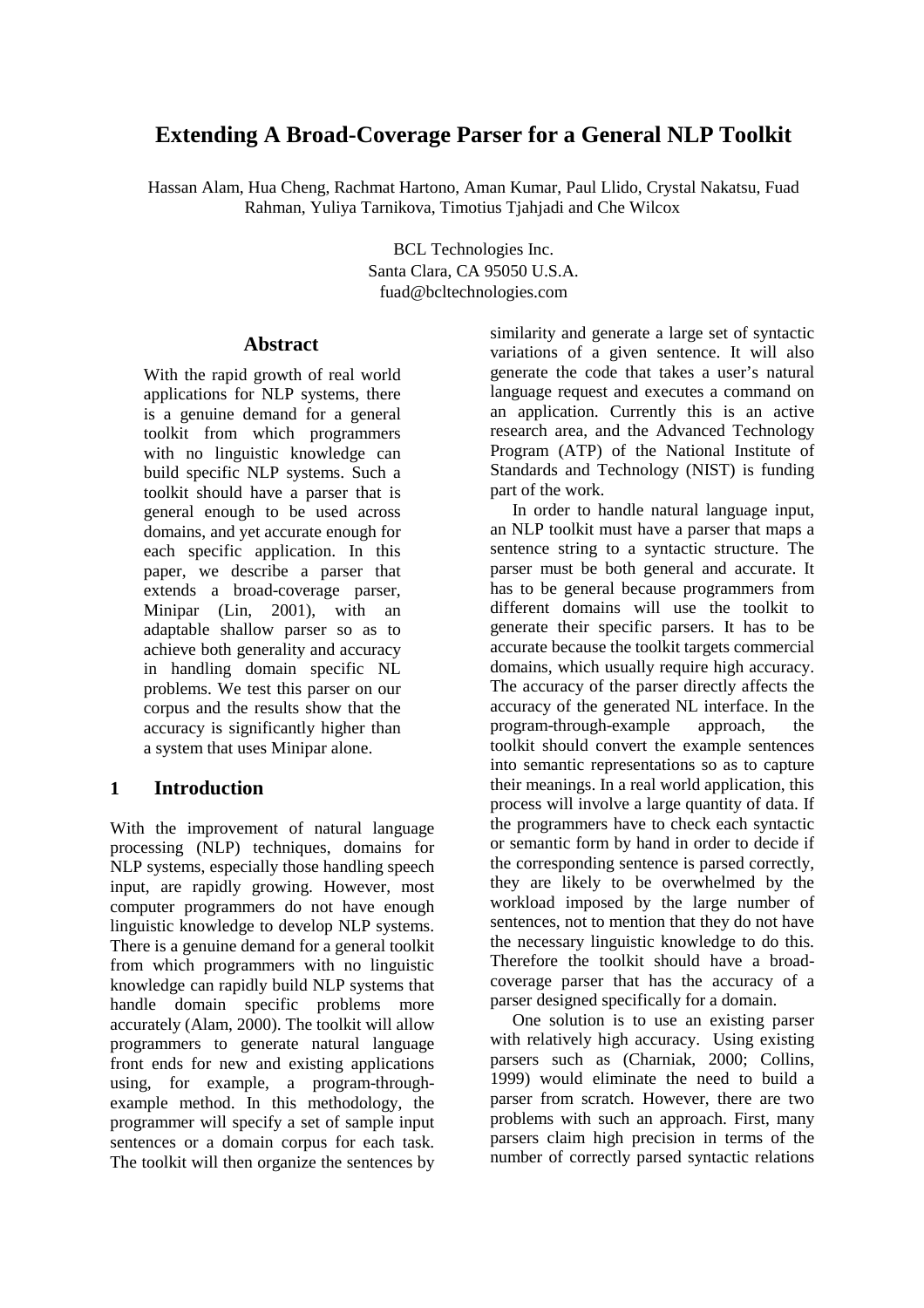rather than sentences, whereas in commercial applications, the users are often concerned with the number of complete sentences that are parsed correctly. The precision might drop considerably using this standard. In addition, although many parsers are domain independent, they actually perform much better in the domains they are trained on or implemented in. Therefore, relying solely on a general parser would not satisfy the accuracy needs for a particular domain.

Second, since each domain has its own problems, which cannot be foreseen in the design of the toolkit, customization of the parser might be needed. Unfortunately, using an existing parser does not normally allow this option. One solution is to build another parser on top of the general parser that can be customized to address domain specific parsing problems such as ungrammatical sentences. This domain specific parser can be built relatively fast because it only needs to handle a small set of natural language phenomena. In this way, the toolkit will have a parser that covers wider applications and in the mean time can be customized to handle domain specific phenomena with high accuracy. In this paper we adopt this methodology.

The paper is organized into 6 sections. In Section 2, we briefly describe the NLP toolkit for which the parser is proposed and implemented. Section 3 introduces Minipar, the broad-coverage parser we choose for our toolkit, and the problems this parser has when parsing a corpus we collected in an IT domain. In Section 4, we present the design of the shallow parser and its disadvantages. We describe how we combine the strength of the two parsers and the testing result in Section 5. Finally, in Section 6, we draw conclusions and propose some future work.

## **2 NLP Toolkit**

In the previous section, we mentioned a Natural Language Processing Toolkit (NLPTK) that allows programmers with no linguistic knowledge to rapidly develop natural language user interfaces for their applications. The toolkit should incorporate the major components of an NLP system, such as a spell checker, a parser and a semantic representation generator. Using the toolkit, a software engineer will be able to create a system that incorporates complex NLP techniques such as syntactic parsing and semantic understanding.

In order to provide NL control to an application, the NLPTK needs to generate semantic representations for input sentences. We refer to each of these semantic forms as a *frame*, which is basically a predicate-argument representation of a sentence.

The NLPTK is implemented using the following steps:

- 1. NLPTK begins to create an NLP front end by generating semantic representations of sample input sentences provided by the programmer.
- 2. These representations are expanded using synonym sets and stored in a Semantic Frame Table (SFT), which becomes a comprehensive database of all the possible commands a user could request the system to do.
- 3. The toolkit then creates methods for attaching the NLP front end to the back end applications.
- 4. When the NLP front end is released, a user may enter an NL sentence, which is translated into a semantic frame by the system. The SFT is then searched for an equivalent frame. If a match is found, the action or command linked to this frame is executed.

In order to generate semantic representations in Step 1, the parser has to parse the input sentences into syntactic trees. During the process of building an NLP system, the programmer needs to customize the parser of the toolkit for their specific domain. For example, the toolkit provides an interface to highlight the domain specific words that are not in the lexicon. The toolkit then asks the programmer for information that helps the system insert the correct lexical item into the lexicon. The NLPTK development team must handle complicated customizations for the programmer. For example, we might need to change the rules behind the domain specific parser to handle certain natural language input. In Step 4, when the programmer finishes building an NLP application, the system will implement a domain specific parser. The toolkit has been completely implemented and tested.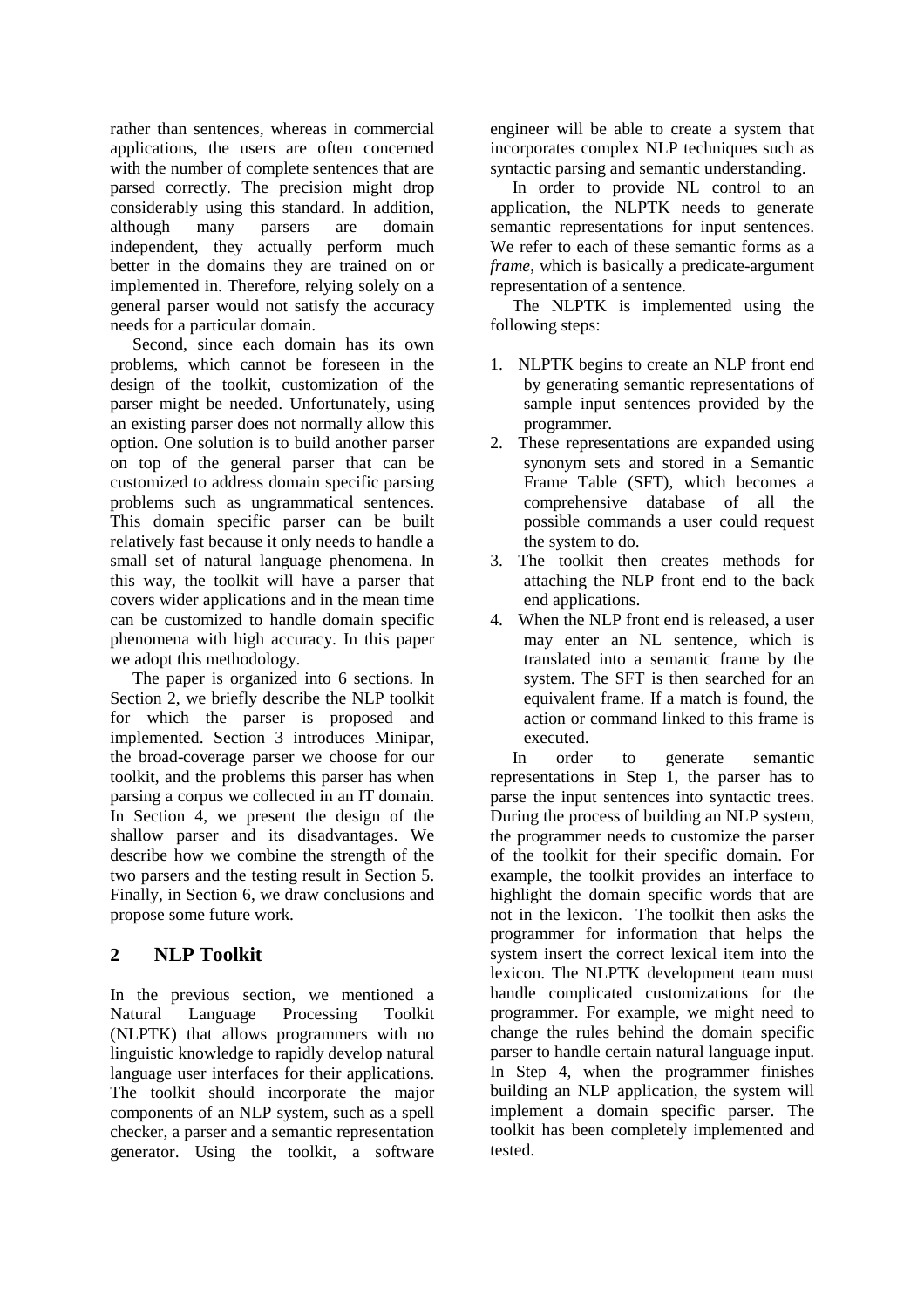We use a corpus of email messages from our customers for developing the system. These emails contain questions, comments and general inquiries regarding our documentconversion products. We modified the raw email programmatically to delete the attachments, HTML tags, headers and sender information. In addition, we manually deleted salutations, greetings and any information not directly related to customer support. The corpus contains around 34,640 lines and 170,000 words. We constantly update it with new emails from our customers.

From this corpus, we created a test corpus of 1000 inquiries to test existing broadcoverage parsers and the parser of the toolkit.

## **3 Minipar in NLPTK**

We choose to use Minipar (Lin, 2001), a widely known parser in commercial domains, as the general parser of NLPTK. It is worth pointing out that our methodology does not depend on any individual parser, and we can use any other available parser.

#### **3.1 Introduction to Minipar**

Minipar is a principle-based, broad-coverage parser for English (Lin, 2001). It represents its grammar as a network of nodes and links, where the nodes represent grammatical categories and the links represent types of dependency relationships. The grammar is manually constructed, based on the Minimalist Program (Chomsky, 1995).

Minipar constructs all possible parses of an input sentence. It makes use of the frequency counts of the grammatical dependency relationships extracted by a collocation extractor (Lin, 1998b) from a 1GB corpus parsed with Minipar to resolve syntactic ambiguities and rank candidate parse trees. The dependency tree with the highest ranking is returned as the parse of the sentence.

The Minipar lexicon contains about 130,000 entries, derived from WordNet (Fellbaum, 1998) with additional proper names. The lexicon entry of a word lists all possible parts of speech of the word and its subcategorization frames (if any).

Minipar achieves about 88% precision and 80% recall with respect to dependency relationships (Lin, 1998a), evaluated on the SUSANNE corpus (Sampson, 1995), a subset of the Brown Corpus of American English.

#### **3.2 Disadvantages of Minipar**

In order to see how well Minipar performs in our domain, we tested it on 584 sentences from our corpus. Instead of checking the parse trees, we checked the frames corresponding to the sentences, since the accuracy of the frames is what we are most concerned with. If any part of a frame was wrong, we treated it as an error of the module that contributed to the error. We counted all the errors caused by Minipar and its accuracy in terms of correctly parsed sentences is 77.6%. Note that the accuracy is actually lower because later processes fix some errors in order to generate correct frames.

The majority of Minipar errors fall in the following categories:

- 1. Tagging errors: some nouns are mistagged as verbs. For example, in *Can I get a copy of the batch product guide?*, *guide* is tagged as a verb.
- 2. Attachment errors: some prepositional phrases (PP) that should be attached to their immediate preceding nouns are attached to the verbs. For example, in *Can Drake convert the PDF documents in Japanese?*, *in Japanese* is attached to *convert*.
- 3. Missing lexical entries: some domain specific words such as *download* and their usages are not in the Minipar lexicon. This introduces parsing errors because such words are tagged as nouns by default.
- 4. Inability to handle ungrammatical sentences: in a real world application, it is unrealistic to expect the user to enter only grammatical sentences. Although Minipar still produces a syntactic tree for an ungrammatical sentence, the tree is ill formed and cannot be used to extract the semantic information being expressed.

In addition, Minipar, like other broadcoverage parsers, cannot be adapted to specific applications. Its accuracy does not satisfy the needs of our toolkit. We have to build another parser on top of Minipar to enable domain specific customizations to increase the parsing accuracy.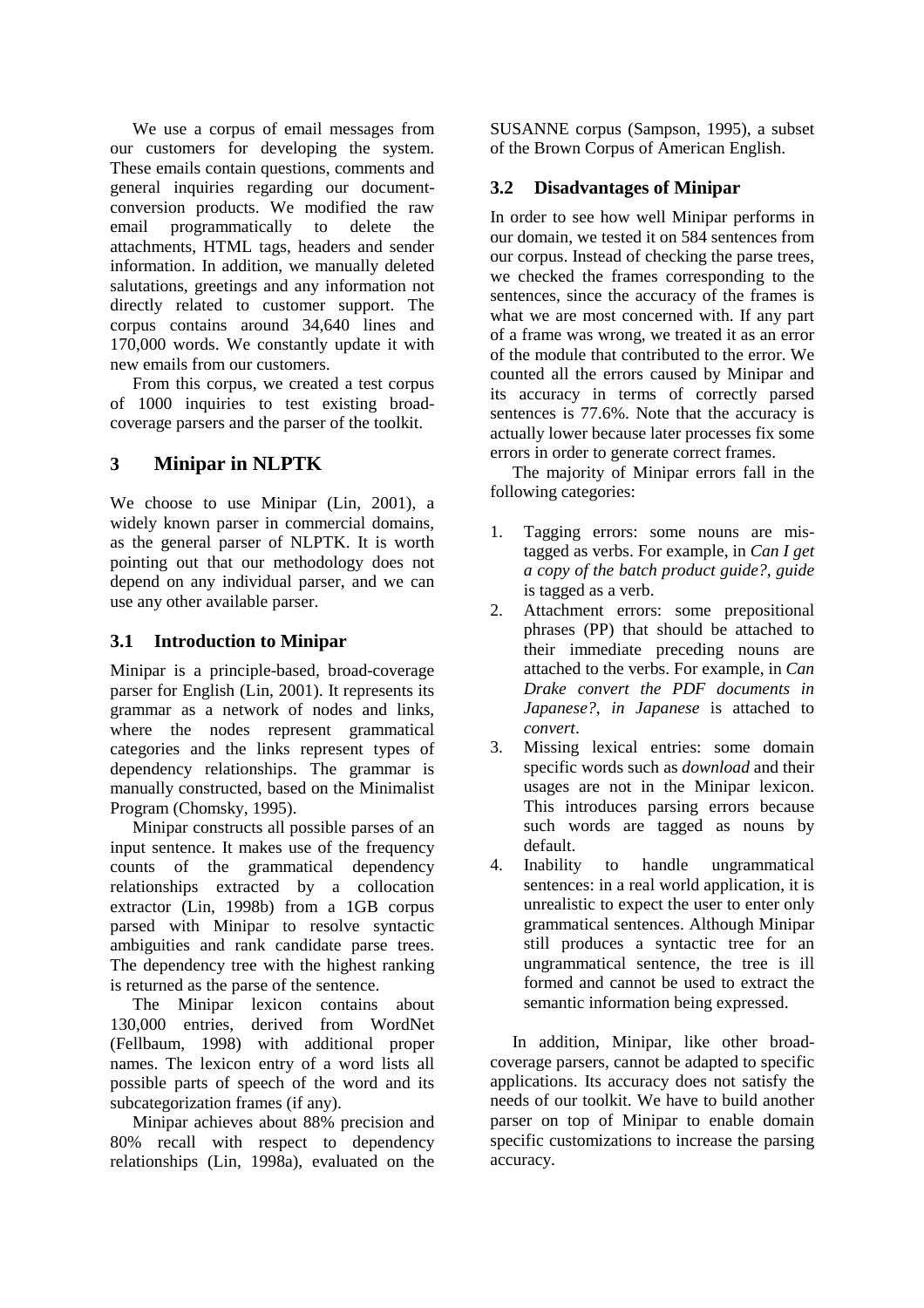### **4 The Shallow Parser**

Our NLPTK maps input sentences to action requests. In order to perform an accurate mapping the toolkit needs to get information such as the sentence type, the main predicate, the arguments of the predicate, and the modifications of the predicate and arguments from a sentence. In other words, it mostly needs local dependency relationships. Therefore we decided to build a shallow parser instead of a full parser. A parser that captures the most frequent verb argument structures in a domain can be built relatively fast. It takes less space, which can be an important issue for certain applications. For example, when building an NLP system for a handheld platform, a light parser is needed because the memory cannot accommodate a full parser.

#### **4.1 Introduction**

We built a KWIC (keyword in context) verb shallow parser. It captures only verb predicates with their arguments, verb argument modifiers and verb adjuncts in a sentence. The resulting trees contain local and subjacent dependencies between these elements.

The shallow parser depends on three levels of information processing: the verb list, subcategorization (in short, subcat) and syntactic rules. The verb subcat system is derived from Levin's taxonomy of verbs and their classes (Levin, 1993). We have 24 verb files containing 3200 verbs, which include all the Levin verbs and the most frequent verbs in our corpus. A verb is indexed to one or more subcat files and each file represents a particular alternation semantico-syntactic sense. We have 272 syntactic subcat files derived from the Levin verb semantic classes. The syntactic rules are marked for argument types and constituency, using the Penn Treebank tagset (Marcus, 1993). They contain both generalized rules, e.g., *.../NN*, and specified rules, e.g., *purchase/VBP*. An example subcat rule for the verb *purchase* looks like this: *.../DT .../JJ .../NN*, *.../DT .../NN from/RP .../NN for/RP .../NN*. The first element says that *purchase* takes an NP argument, and the second says that it takes an NP argument and two PP adjuncts.

We also encoded specific PP head class information based on the WordNet concepts in the rules for some attachment disambiguation.

The shallow parser works like this: it first tags an incoming sentence with Brill tagger (Brill, 1995) and matches verbs in the tagged sentence with the verb list. If a match is found, the parser will open the subcat files indexed to that verb and gather all the syntactic rules in these specific subcat files. It then matches the verb arguments with these syntactic rules and outputs the results into a tree. The parser can control over-generation for any verb because the syntactic structures are limited to that particular verb's syntactic structure set from the Levin classes.

#### **4.2 Disadvantages of Shallow Parser**

The disadvantages of the shallow parser are mainly due to its simplified design, including:

- 1. It cannot handle sentences whose main verb is *be* or phrasal sentences without a verb because the shallow parser mainly targets command-and-control verb argument structures.
- 2. It cannot handle structures that appear before the verb. Subjects will not appear in the parse tree even though it might contain important information.
- 3. It cannot detect sentence type, for example, whether a sentence is a question or a request.
- 4. It cannot handle negative or passive sentences.

We tested the shallow parser on 500 sentences from our corpus and compared the results with the output of Minipar. We separated the sentences into five sets of 100 sentences. After running the parser on each set, we fixed the problems that we could identify. This was our process of training the parser. Table 1 shows the data obtained from one such cycle. Since the shallow parser cannot handle sentences with the main verb *be*, these sentences are excluded from the statistics. So the test set actually contains 85 sentences.

In Table 1, the first column and the first row show the statistics for the shallow parser and Minipar respectively. The upper half of the table is for the unseen data, where 55.3% of the sentences are parsed correctly and 11.8% incorrectly (judged by humans) by both parsers. 18.9% of the sentences are parsed correctly by Minipar, but incorrectly by the shallow parser, and 14.1% vise versa. The lower half of the table shows the result after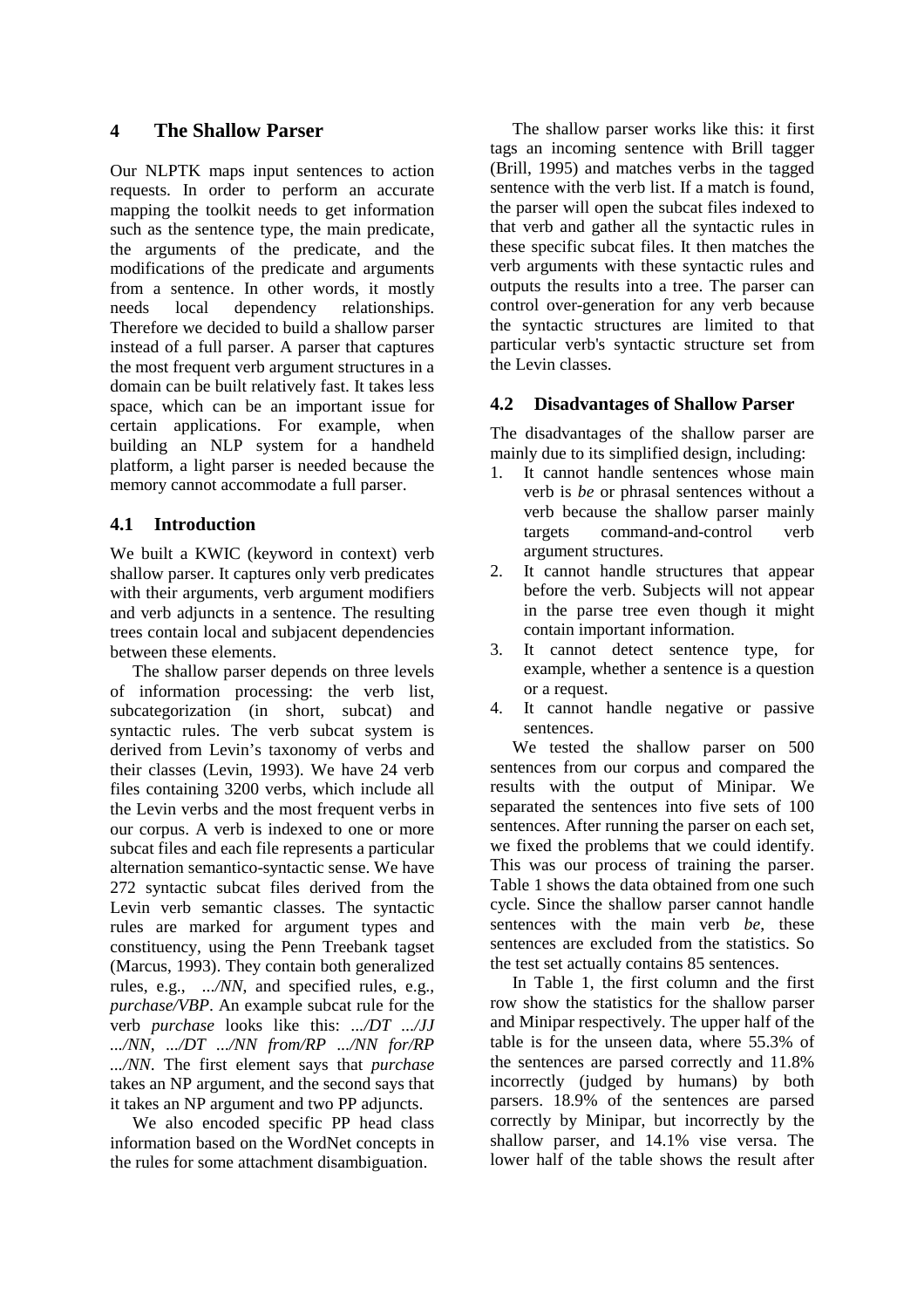fixing some shallow parser problems, for example, adding a new syntactic rule. The accuracy of the parser is significantly improved, from 69.4% to 81.2%. This shows the importance of adaptation to specific domain needs, and that in our domain, the shallow parser outperforms Minipar.

| SP/MP           | Correct      | Wrong        |
|-----------------|--------------|--------------|
|                 | $(74.1\%)$   | $(25.9\%)$   |
| Correct (69.4%) | 47 (55.3%)   | $12(14.1\%)$ |
| Wrong (30.6%)   | 16 (18.9%)   | 10(11.8%)    |
| SP/MP           | Correct      | Wrong        |
|                 | $(74.1\%)$   | $(25.9\%)$   |
| Correct (81.2%) | 53 (62.4%)   | 16 (18.8%)   |
| Wrong (18.8%)   | $10(11.8\%)$ | $6(7.1\%)$   |

#### **Table 1: Comparison of the shallow parser with Minipar on 85 sentences**

The parsers do not perform equally well on all sets of sentences. For some sets, the accuracies of Minipar and the shallow parser drop to 60.9% and 67.8% respectively.

## **5 Extending Minipar with the Shallow Parser**

Each parser has pros and cons. The advantage of Minipar is that it is a broad-coverage parser with relatively high accuracy, and the advantage of the shallow parser is that it is adaptable. For this reason, we intend to use Minipar as our primary parser and the shallow parser a backup. Table 1 shows only a small percentage of sentences parsed incorrectly by both parsers (about 7%). If we always choose the correct tree between the two outputs, we will have a parser with much higher accuracy. Therefore, combining the advantages of the two parsers will achieve better performance in both coverage and accuracy. Now the question is how to decide if a tree is correct or not.

#### **5.1 Detecting Parsing Errors**

In an ideal situation, each parser should provide a confidence level for a tree that is comparable to each other. We would choose the tree with higher confidence. However, this is not possible in our case because weightings of the Minipar trees are not publicly available, and the shallow parser is a rule-based system without confidence information.

Instead, we use a few simple heuristics to decide if a tree is right or wrong, based on an analysis of the trees generated for our test sentences. For example, given a sentence, the Minipar tree is incorrect if it has more than one subtree connected by a top-level node whose syntactic category is U (unknown). A shallow parser tree is wrong if there are unparsed words at the end of the sentence after the main verb (except for interjections). We have three heuristics identifying a wrong Minipar tree and two identifying a wrong shallow parser tree. If a tree passes these heuristics, we must label the tree as a good parse. This may not be true, but we will compensate for this simplification later. The module implementing these heuristics is called the *error detector*.

We tested the three heuristics for Minipar trees on a combination of 84 requestive, interrogative and declarative sentences. The results are given in the upper part of Table 2. The table shows that 45 correct Minipar trees (judged by humans) are identified as correct by the error detector and 18 wrong trees are identified as wrong, so the accuracy is 75%. Tagging errors and some attachment errors cannot be detected.

| MP/ED           | Correct    | Wrong      |
|-----------------|------------|------------|
|                 | $(76.2\%)$ | $(23.8\%)$ |
| Correct $(56%)$ | 45 (53.6%) | $2(2.4\%)$ |
| Wrong $(44\%)$  | 19 (22.6%) | 18 (21.4%) |
| SP/ED           | Correct    | Wrong      |
|                 | (73%)      | (26%)      |
| Correct (59%)   | 58 (58%)   | $1(1\%)$   |
| Wrong $(40\%)$  | 15 (15%)   | 25 (25%)   |

#### **Table 2: The performance of the parse tree error detector**

We tested the two heuristics for shallow parser trees on 100 sentences from our corpus and the result is given in the lower part of Table 2. The accuracy is about 83%. We did not use the same set of sentences to test the two sets of heuristics because the coverage of the two parsers is different.

#### **5.2 Choosing the Better Parse Trees**

We run the two parsers in parallel to generate two parse trees for an input sentence, but we cannot depend only on the error detector to decide which tree to choose because it is not accurate enough. Table 2 shows that the error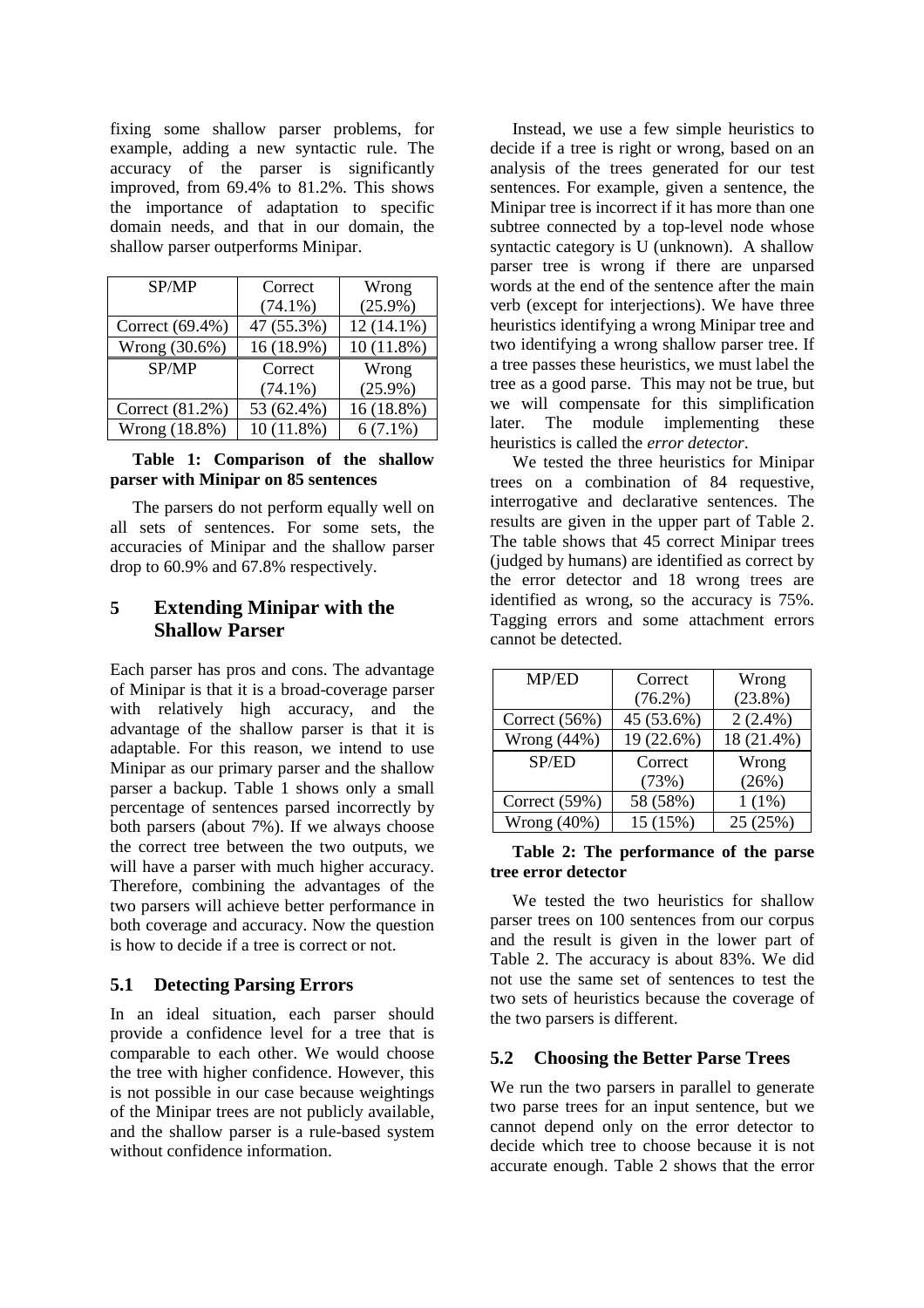detector mistakenly judges some wrong trees as correct, but not the other way round. In other words, when the detector says a tree is wrong, we have high confidence that it is indeed wrong, but when it says a tree is correct, there is some chance that the tree is actually wrong. This motivates us to distinguish three cases:

- 1. When only one of the two parse trees is detected as wrong, we choose the correct tree, because no matter what the correct tree actually is, the other tree is definitely wrong so we cannot choose it.
- 2. When both trees are detected as wrong, we choose the Minipar tree because it handles more syntactic structures.
- 3. When both trees are detected as correct, we need more analysis because either might be wrong.

We have mentioned in the previous sections the problems with both parsers. By comparing their pros and cons, we come up with heuristics for determining which tree is better for the third case above.

The decision flow for selecting the better parse is given in Figure 1. Since the shallow parser cannot handle negative and passive sentences as well as sentences with the main verb *be*, we choose the Minipar trees for such sentences. The shallow parser outperforms Minipar on tagging and some PP attachment because it checks the WordNet concepts. So, when we detect differences concerning part-ofspeech tags and PP attachment in the parse trees, we choose the shallow parser tree as the output. In addition, we prefer the parse with bigger NP chunks.

We tested these heuristics on 200 sentences and the result is shown in Table 3. The first row specifies whether a Minipar tree or a shallow parser tree is chosen as the final output. The first column gives whether the final tree is correct or incorrect according to human judgment. 88% of the time, Minipar trees are chosen and they are 82.5% accurate. The overall contribution of Minipar to the accuracy is 73.5%. The improvement from just using Minipar is about 7%, from about 75.5% to 82.5%. This is a significant improvement.

The main computational expense of running two parsers in parallel is time. Since our shallow parser has not been optimized, the extended parser is about 2.5 times slower than

Minipar alone. We hope that with some optimization, the speed of the system will increase considerably. Even in the current time frame, it takes less than 0.6 second to parse a 15 word sentence.

| Final tree      | MP tree<br>$(88\%)$ | SP tree<br>$(11\%)$ |
|-----------------|---------------------|---------------------|
| Correct (82.5%) | 73.5%               | 9%                  |
| Wrong $(16.5%)$ | 14.5%               | 7%                  |

**Table 3: Results for the extended parser** 

#### **6 Conclusions and Future Work**

In this paper we described a parser that extends a broad-coverage parser, Minipar, with a domain adaptable shallow parser in order to achieve generality and higher accuracy at the same time. This parser is an important component of a general NLP Toolkit, which helps programmers quickly develop an NLP front end that handles natural language input from their end users. We tested the parser on 200 sentences from our corpus and the result shows significant improvement over using Minipar alone.

Future work includes improving the efficiency and accuracy of the shallow parser. Also, we will test the parser on a different domain to see how much work is required to switch to a new domain.

#### **References**

Alam H. (2000) *Spoken Language Generic User Interface (SLGUI)*. Technical Report AFRL-IF-RS-TR-2000-58, Air Force Research Laboratory, Rome.

Brill E. (1992) *A Simple Rule-based Part of Speech Tagger*. In Proceedings of the 3rd Conference on Applied Natural Language Processing.

Charniak E. (2000) *A Maximum-Entropy-Inspired Parser.* In Proceedings of the 1<sup>st</sup> Meeting of NAACL. Washington.

Chomsky N. (1995) *Minimalist Program*. MIT Press.

Collins M. (1999) *Head-Driven Statistical Models for Natural Language Parsing*. PhD Dissertation, University of Pennsylvania.